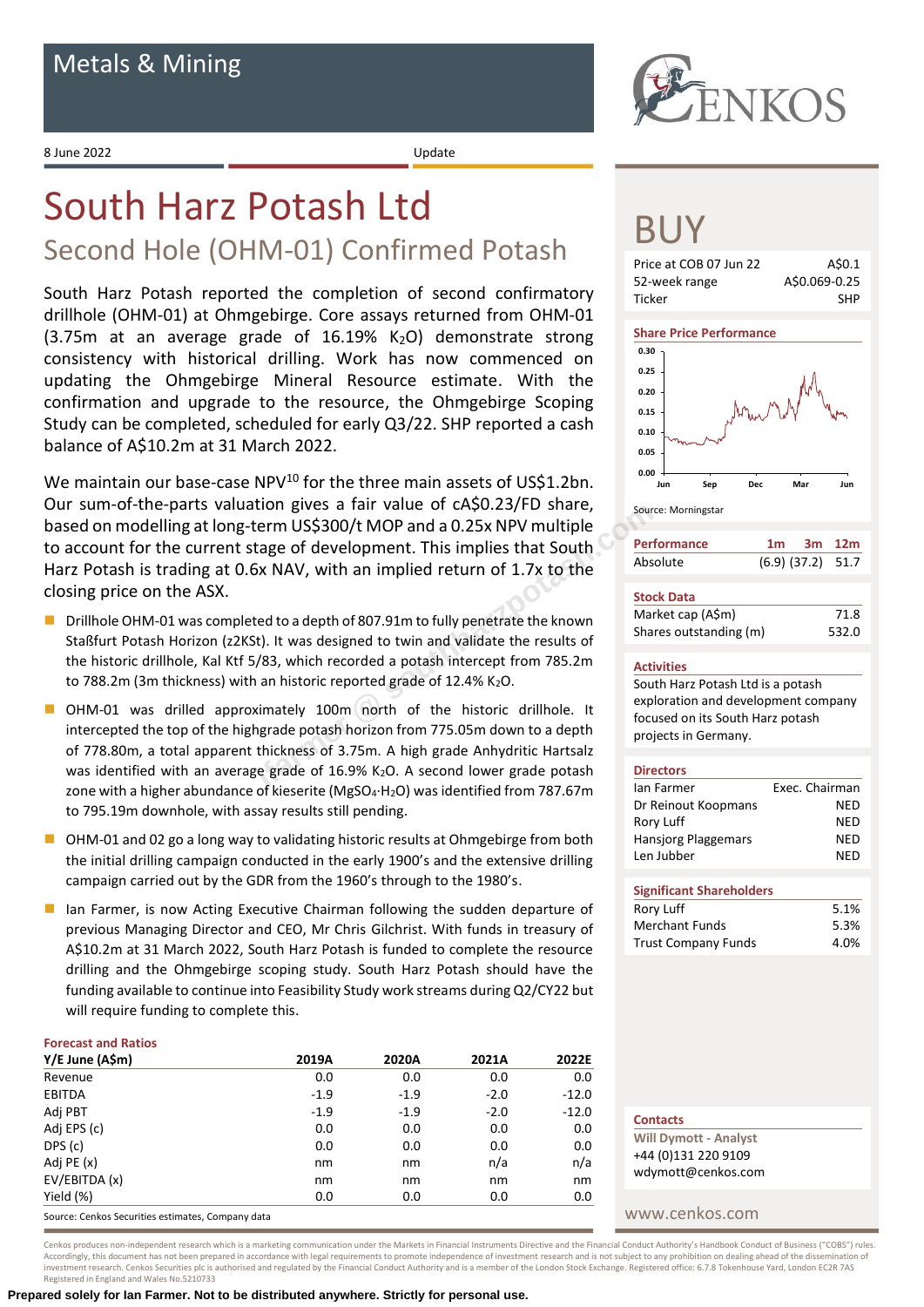# Company Summary

# **Table 1: Summary**

| <b>Ticker Price</b>                   | SHP-ASX                              |                                  |                    | <b>Recommendation</b> | <b>BUY</b>            | Asset                                         |      | South Harz                    |                            |                       | Capital St Shares (m)  |
|---------------------------------------|--------------------------------------|----------------------------------|--------------------|-----------------------|-----------------------|-----------------------------------------------|------|-------------------------------|----------------------------|-----------------------|------------------------|
| Price (A\$)                           | 0.14                                 |                                  |                    | Price Target (A\$)    | 0.23                  | Country                                       |      | Germany                       |                            | <b>Basic</b>          | 532                    |
| Mkt cap (A\$m)                        | 72                                   |                                  |                    | Project PNAV Today    | 0.60                  | Commodity                                     |      | Potash                        |                            | <b>FD</b>             | 785                    |
|                                       | <b>Scoping Study</b>                 |                                  | Feasibility        |                       | <b>Fully Funded</b>   | Commisioning                                  |      | Production                    |                            |                       |                        |
| <b>NAV</b> multiple                   | 0.25                                 |                                  | 0.40               |                       | 0.60                  |                                               | 0.80 | 0.95                          |                            |                       |                        |
| Ohmgebirge (A\$m)                     | 128                                  |                                  | 205                |                       | 308                   |                                               | 411  | 488                           |                            |                       |                        |
| per share (A\$)                       | 0.24                                 |                                  | 0.39               |                       | 0.58                  |                                               | 0.77 | 0.92                          |                            |                       |                        |
| Sensitivity A\$/FD Share              | $-40%$                               | $-20%$                           | <b>Base</b>        | 20%                   | 40%                   | <b>SOTP Valuation</b>                         |      | <b>A\$m</b>                   | <b>NAVx</b>                | <b>A\$m</b>           | A\$/FD sh              |
| <b>MOP Price</b>                      | 0.12                                 | 0.04                             | 0.23               | 0.41                  | 0.56                  | Ohmgebirge                                    |      | 513                           | 0.25                       | 128                   | 0.16                   |
| <b>Discount Rate</b>                  | 0.48                                 | 0.33                             | 0.23               | 0.15                  | 0.10                  | Nohra Elende                                  |      | 471                           | 0.05                       | 24                    | 0.03                   |
| Opex                                  | 0.32                                 | 0.27                             | 0.23               | 0.18                  | 0.13                  | Mulhausen-Keula                               |      | 699                           | 0.05                       | 35                    | 0.04                   |
| Capex                                 | 0.37                                 | 0.30                             | 0.23               | 0.16                  | 0.09                  | Ebeleben                                      |      | 458                           | 0.01                       | 5                     | 0.01                   |
| <b>ACTIVITY (CALENDAR YEAR)</b>       |                                      | Q421                             | Q122               | Q222                  | Q322<br><b>Beyond</b> | Total                                         |      | 2,141                         |                            | 191                   | 0.24                   |
| <b>Ohmgebirge resource elevation</b>  |                                      | $\bullet$                        |                    |                       |                       | Cash on B/S                                   |      | 10                            | 1                          | 10                    | 0.01                   |
|                                       |                                      |                                  |                    |                       |                       | Less G&A to devel.                            |      | 25                            | $\mathbf{1}$               | 25                    | 0.03                   |
| Confirmatory drill permitting         |                                      | $\checkmark$                     |                    |                       |                       | In money Warrants/options                     |      |                               |                            | 1                     | 0.00                   |
| Drilling program                      |                                      |                                  | $\checkmark$       | ×                     |                       | NPV after adj.                                |      |                               |                            | 177                   | 0.23                   |
| Core analysis/evaluation              |                                      |                                  |                    | ×                     |                       |                                               |      |                               |                            |                       |                        |
| Planned Mineral Resource upgrade      |                                      |                                  |                    |                       | x                     | <b>Catalysts</b>                              |      |                               |                            |                       |                        |
| <b>Ohmgebirge Project advancement</b> |                                      |                                  |                    |                       |                       |                                               | 1.   | <b>Assay Results</b>          |                            |                       |                        |
| <b>Scoping Study</b>                  |                                      |                                  |                    |                       | ×                     |                                               | 2    | Resource Upgrade              |                            |                       |                        |
| Strategic project analysis            |                                      |                                  |                    |                       | ×                     |                                               | 3    | Scoping/Pre-Feasibility Study |                            |                       |                        |
| Feasibility Study                     |                                      |                                  |                    |                       |                       |                                               | 4    | <b>Feasibility Study</b>      |                            |                       |                        |
| ESIA                                  |                                      |                                  |                    |                       |                       |                                               |      |                               |                            |                       |                        |
|                                       | 2018a                                | 2019a                            | 2020a              | 2021a                 | 2022e                 | <b>Resource and Reserve</b><br><b>Horizon</b> |      | <b>Classification</b>         | <b>Tonnes</b><br><b>MT</b> | K <sub>2</sub> O<br>% | K <sub>2</sub> O<br>MT |
| Income Statement (A\$m)<br>Revenue    | ä,                                   | ۰                                |                    |                       | ÷,                    | Ebeleben                                      |      |                               |                            |                       |                        |
| <b>Operating Costs</b>                | ÷,                                   |                                  |                    |                       |                       | Sylvinite                                     |      | <b>Inferred</b>               | 324                        | 15.6                  | 50                     |
| D&A                                   | 0.00                                 | 0.00                             | 0.00               | 0.00                  |                       | Carnallitite                                  |      | <b>Inferred</b>               | 253                        | 7.5                   | 19                     |
| PBT                                   | $1.42 -$                             | $1.91 -$                         | $1.92 -$           | 2.00                  |                       | Műhlhausen Keula                              |      |                               |                            |                       |                        |
| <b>Interest Expense</b>               | $1.42 -$                             | 1.91                             | $1.92 -$           | 2.00                  |                       | Sylvinite                                     |      | <b>Inferred</b>               | 834                        | 12.1                  | 101                    |
| <b>Expln Royalty Other</b>            | $1.44 -$                             | 1.93                             | $1.92 -$           | 2.00                  |                       | Carnallitite                                  |      | <b>Inferred</b>               | 296                        | 8.2                   | 24                     |
| Tax                                   |                                      |                                  |                    | ä,                    |                       | Műhlhausen Nohra-Elende                       |      |                               |                            |                       |                        |
| Net Income                            | 1.42<br>٠                            | $1.91 -$<br>÷                    | $1.92 -$           | 2.00                  |                       | Sylvinite                                     |      | Inferred                      | 101                        | 14.2                  | 14                     |
|                                       |                                      |                                  |                    |                       |                       | Carnallitite                                  |      | <b>Inferred</b>               | 1,597                      | 9.4                   | 150                    |
| Cashflow (A\$m)                       | 2018a                                | 2019a                            | 2020a              | 2021a                 | 2022e                 | Kűllstedt                                     |      |                               |                            |                       |                        |
| <b>Operating Cashflow</b>             | $1.33 -$<br>$\overline{\phantom{a}}$ | 1.79                             | $1.42 -$<br>$\sim$ | 1.90                  | $\overline{a}$        | Sylvinite                                     |      | <b>Inferred</b>               | 333                        | 13.0                  | 43                     |
| <b>Financing Cashflow</b>             | ÷                                    | 2.21                             | 1.21               | 10.11                 |                       | Carnallitite                                  |      | <b>Inferred</b>               | 1,205                      | 10.1                  | 122                    |
| Capex                                 | 2.30                                 | 0.45<br>$\overline{\phantom{a}}$ | $0.34 -$<br>$\sim$ | 0.10                  |                       | Ohmgebirge                                    |      |                               |                            |                       |                        |
| <b>Exploration Budget</b>             |                                      |                                  | ٠                  | ÷                     |                       | Sylvinite                                     |      | Inferred                      | 261                        | 14.0                  | 36                     |
| <b>Interest</b>                       | 0.03                                 | 0.02                             | $0.00 -$           | 0.00                  |                       | Carnallitite                                  |      | <b>Inferred</b>               | 64                         | 9.8                   | 6                      |
| Debt repaid                           |                                      |                                  |                    | ÷,                    |                       | <b>Total Jorc Inferred</b>                    |      |                               | 5,268                      | 11                    | 567                    |
| Changes in working Cap                | $0.02 -$                             | 0.05                             | $0.12 -$           | 0.12                  |                       | Sylvinite                                     |      | <b>Inferred</b>               | 1,853                      | 13.2                  | 244                    |
| Free Cash Flow before tax             |                                      |                                  |                    |                       |                       | Carnallitite                                  |      | <b>Inferred</b>               | 3,415                      | 9.4                   | 321                    |
| <b>Tax Payable</b>                    |                                      |                                  |                    |                       |                       |                                               |      |                               |                            |                       |                        |
| Free Cash Flow after tax              | 3.75                                 | $2.37 -$                         | $2.10 -$           | 2.10                  |                       |                                               |      |                               |                            |                       |                        |
| Cash Year End                         | 0.72                                 | 0.69                             | 0.24               | 8.26                  |                       | 2000                                          |      |                               |                            |                       |                        |
|                                       |                                      |                                  |                    |                       |                       |                                               |      |                               |                            |                       |                        |
|                                       |                                      |                                  |                    |                       |                       | 1500<br>Ohmgebirge NPV<br>(US\$m)             |      |                               |                            |                       |                        |
| <b>Balance Sheet (A\$m)</b>           | 2018a                                | 2019a                            | 2020a              | 2021a                 | 2022e                 | 1000                                          |      |                               |                            |                       |                        |
| Cash and Cash Equivalents             | 0.72                                 | 0.69                             | 0.14               | 8.24                  |                       |                                               |      |                               |                            |                       |                        |
| Net Prop. Plant and Equip.            | 2.71                                 | 3.01                             | 3.18               | 3.28                  |                       | 500                                           |      |                               |                            |                       |                        |
| <b>Total Assets</b>                   | 5.52                                 | 3.81                             | 3.53               | 11.63                 |                       | 0                                             |      |                               |                            |                       |                        |
| Debt                                  | ÷                                    | ٠                                | ÷                  | ۰                     |                       |                                               |      |                               |                            |                       |                        |

220

 $-500$ 

270

310

MOP Price

 $(US$/t)$ 

350

400

440

Source: Cenkos Securities estimates, Company Data S&P Capital IQ Pro

1.90

2.20

3.32

 $0.72$ 

2 www.cenkos.com

**Other Liabilities** 

**Total Liabilities** 

Net Cash (Debt)

**Shareholder Equity** 

 $\omega$ 

 $0.17$ 

3.64

 $0.69$ 

 $0.10$ 

0.37

 $3.16$ 

 $0.14$ 

ä,

 $0.16$ 

11.47

8.26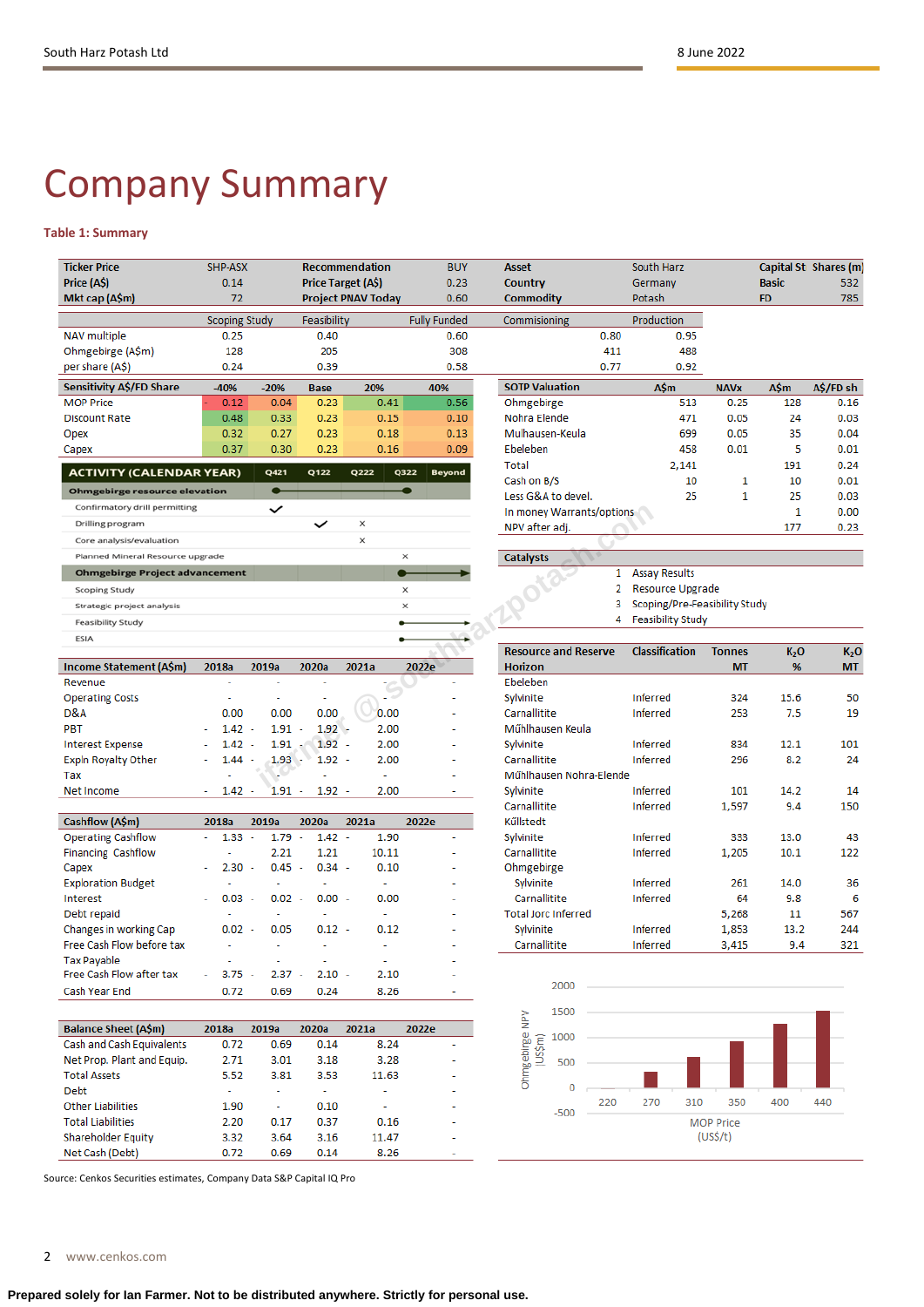# **Investment Risk**

Investing in shares presents risks and opportunities. The past is not necessarily a guide to the future performance of an investment. The value of investments and the income derived from them may fall as well as rise and investors may not get back the amount invested. Some investments discussed in this publication may have a high level of volatility. High volatility investments may experience sudden and large falls in their value which may cause losses.

The information on future performance in this communication is an illustration and is not a reliable guide to actual future performance.

# **Non-UK stocks**

International investing includes risks related to political and economic uncertainties of foreign countries, as well as currency risk.

**ifarmer @ southharzpotash.com**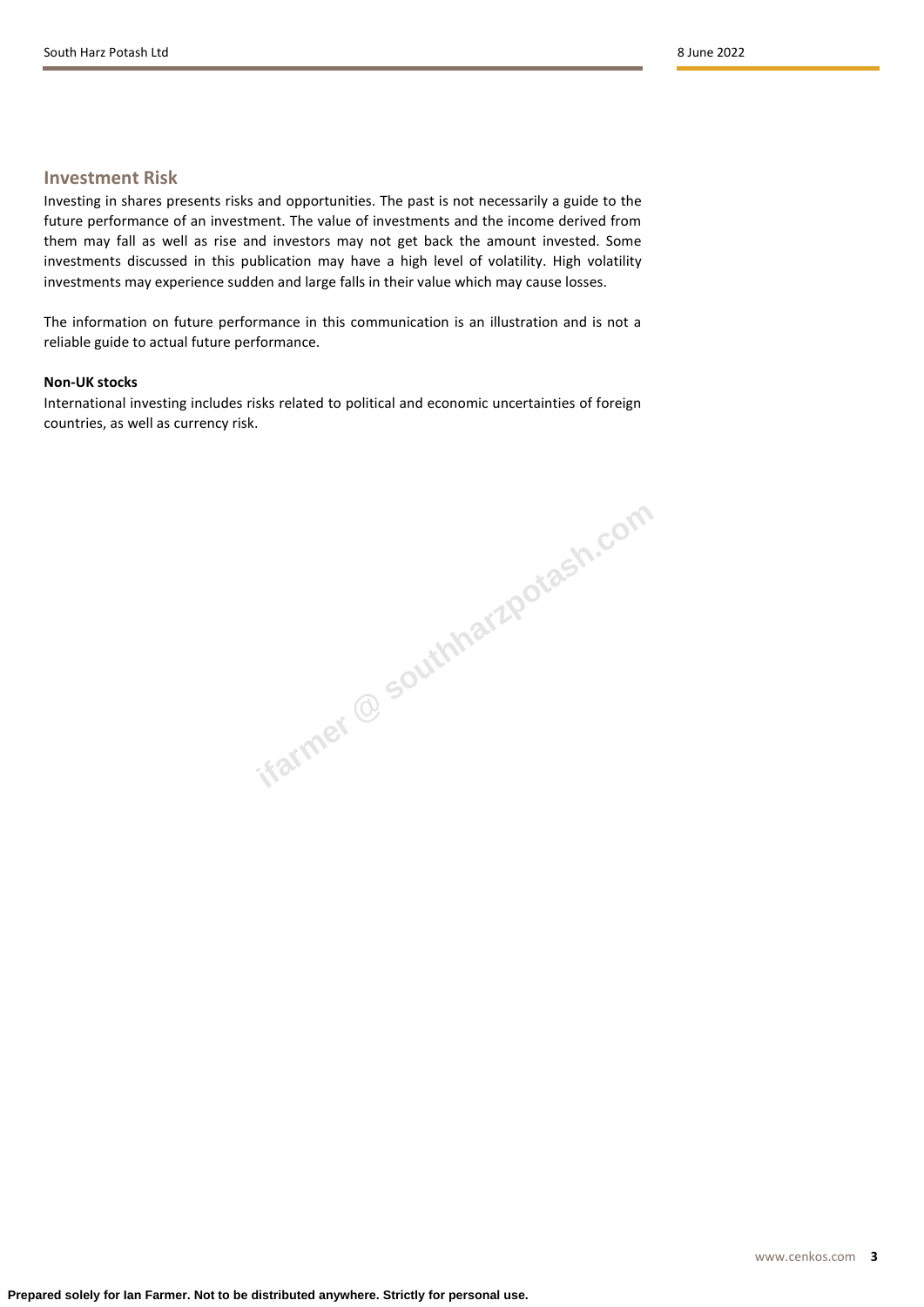# **Disclosures**

#### **Analyst Certification**

The Sales Person(s) / Research Analyst(s) responsible for preparing this investment recommendation/report or sections of this report, in whole or in part, hereby certify/ies that, with respect to any and all of the securities or issuers that the Sales Person(s) / Research Analyst(s) cover(s) in this report, the views expressed in this report accurately reflect his/her/their personal views. However, this investment recommendation / report may have been disclosed to the issuer prior to its publication and may have been subject to amendment thereafter. The proprietary models used in production of this investment recommendation are available on request. It is intended that the proprietary models used in this investment recommendation shall be updated when appropriate. In addition, no part of the Sales Person(s) / Research Analyst(s)' compensation was, is, or will be directly or indirectly, related to the specific recommendations or view expressed in this report or summary.

## **Recommendations definitions**

Definition of research recommendations

Expected absolute returns

- BUY is an expected return greater than 10%;
- HOLD is an expected return -10% +10%; and
- SELL is an expected return less than -10%.

• UNDER REVIEW: recommendation and/or forecasts are under review pending further clarity as to the company's financial and/or operational position.

### For Sales recommendation please refer to <http://cenkos.com/bottom-menu/legal-and-regulatory/conflicts-of-interests-disclosures>

#### **Distribution of Investment Recommendations as per 08/06/2022**

|              | <b>Corporate No.</b> | Corporate % | No.          |           |
|--------------|----------------------|-------------|--------------|-----------|
| Buy          | 68                   | ۵<br>ر ر    | $\sim$<br>၀၁ | ດາ<br>- - |
| Hold         |                      |             |              |           |
| Sell         |                      |             |              |           |
| Under review |                      |             |              |           |

Temporary movements by stocks across the boundaries of these categories due to share price volatility will not necessarily trigger a recommendation change. All recommendations are based on 12 month time horizon unless otherwise stated.

| <b>Recommendation History</b>      |             |             |     |       |
|------------------------------------|-------------|-------------|-----|-------|
| Company                            | Disclosures | <b>Date</b> | Rec | Price |
| South Harz Potash Ltd              | 2,6,7,8,9   | 04 Dec 20   | Buy | AŚC   |
| $\sim$ $\sim$ $\sim$ $\sim$ $\sim$ |             |             |     |       |

Source: Cenkos Securities

A list of all the recommendations produced/issued by the relevant Sales Person / Research Analyst on any financial instrument or issuer disseminated during the preceding 12 months is available upon request free of charge. Please contact the appropriate Cenkos analyst or your Cenkos contact on 020 7397 8900.

#### **Conflicts of Interests**

Cenkos has detailed written policies and procedures designed to identify and manage potential conflicts of interest that arise in connection with production and issuing of investment recommendations. Cenkos' Sales Persons and Research Analysts involved in issuing and disseminating investment recommendations operate independently of Cenkos' Corporate Finance business. Chinese Walls and Information barriers procedures are in place between the Sales Persons and Research Analysts and staff involved in securities trading for the account of Cenkos or its clients to ensure that confidential and/or inside information is handled according to applicable laws and regulations. In addition, there are information barriers around Research Analysts which are designed to ensure that the knowledge and timing of the publication of reports containing investment recommendation is not communicated selectively to buy-side clients or to the trading parts of the business. Cenkos may be remunerated by a company for writing research on that company, in which case, a specific disclosure will be made in the relevant report. Each company understands and agrees that the analysis, opinions, projections, forecasts and estimates will be honest and unbiased in compliance with Cenkos' Conflicts of Interests and Research Policies and will in no way be influenced by any remuneration received by Cenkos from the company. For further details, please see Cenkos' Conflicts of Interest Policy available on our website at www.cenkos.com. <sup>3</sup><br>
0<br> **1**<br> **if**<br> **if**<br> **if**<br> **if**<br> **if**<br> **if**<br> **if**<br> **if**<br> **if**<br> **if**<br> **if**<br> **if**<br> **if**<br> **if**<br> **if**<br> **if**<br> **if**<br> **if**<br> **if**<br> **if**<br> **if**<br> **if**<br> **if**<br> **if**<br> **if**<br> **if**<br> **if**<br> **if**<br> **if**<br> **if**<br> **if**<br> **if**<br> **if**<br> **if**<br> **if**<br>

#### **Legend**

- 1 The Sales / Research Analyst persons closely associated with them and/or persons involved in the preparation of the investment recommendation, has a beneficial interest in the shares of this issuer. This holding(s) was not received or purchased prior to a public offering of such shares.
- 2 The Sales / Research Analyst responsible for this investment recommendation may have his/her remuneration linked to investment banking transactions performed by Cenkos.
- 3 A director, officer or employee of Cenkos or a person closely associated to him/her, is an officer, director, or serves as an adviser or board member of the issuer. Where this person is the person responsible for this investment recommendation or a person closely associated with them, this will be indicated.
- 4 As at the date of this investment recommendation / report, Cenkos has a beneficial interest exceeding 5% of the total issued share capital in the issuer.
- 5 As at the date of this investment recommendation / report, the issuer has a beneficial interest exceeding 5% of the total issued share capital of Cenkos.
- 6 Cenkos acts as a market maker or liquidity provider in relation to securities issued by the issuer.<br>7 Cenkos has been the lead manager or co-lead manager in a public offering of the issuer's financi
- 7 Cenkos has been the lead manager or co-lead manager in a public offering of the issuer's financial instruments during the previous 12 months.
- Cenkos is party to an agreement with the issuer and has received compensation from the issuer for the provision of investment banking or financial advisory services within the previous 12 months.
- 9 Cenkos is party to an agreement with the issuer relating to the provision of investment recommendations for this issuer and Cenkos may receive remuneration for such service.
- 10 Cenkos acts as a corporate broker to this issuer.
- 11 Cenkos acts as a nominated adviser, financial adviser or as a sponsor to the issuer in the UK.
- 12 As at the date of this investment recommendation, Cenkos has a net short position exceeding 0.5% of the total issued share capital of the issuer.
- 13 As at the date of this investment recommendation, Cenkos has a net long position exceeding 0.5% of the total issued share capital of the issuer.
- 14 Any other specific disclosures.